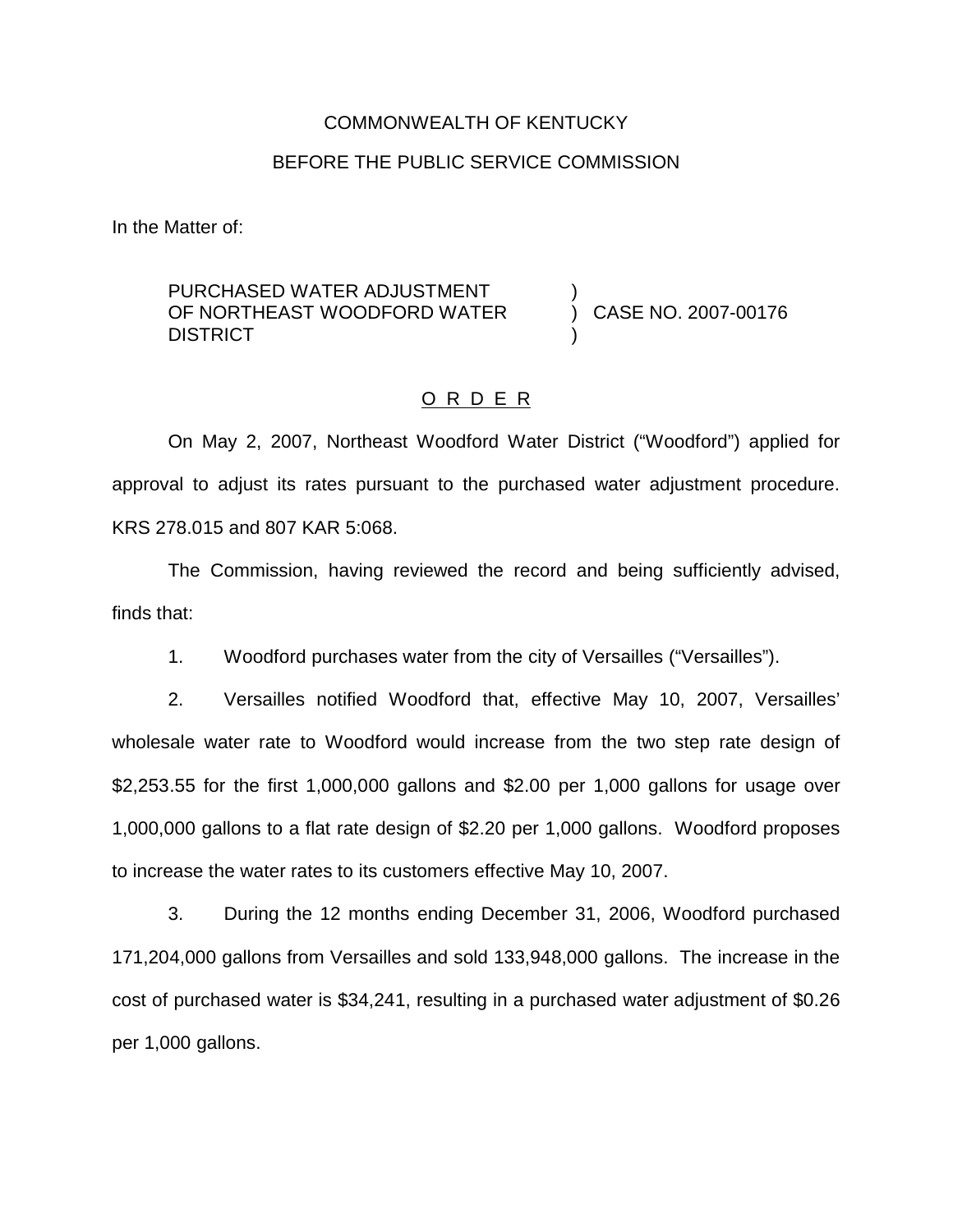4. The purchased water adjustment of \$0.26 per 1,000 gallons is fair, just, and reasonable and should be approved.

# IT IS THEREFORE ORDERED that:

1. Woodford's proposed rates are approved.

2. The purchased water adjustment of \$0.26 per 1,000 gallons and the rates in Appendix A, attached hereto and incorporated herein, are fair, just, and reasonable and are approved for services rendered on and after May 10, 2007.

3. Within 20 days of the date of this Order, Woodford shall file with the Commission revised tariff sheets showing the rates approved herein.

Done at Frankfort, Kentucky, this 29<sup>th</sup> day of May, 2007.

By the Commission

ATTEST:

**Executive Director**